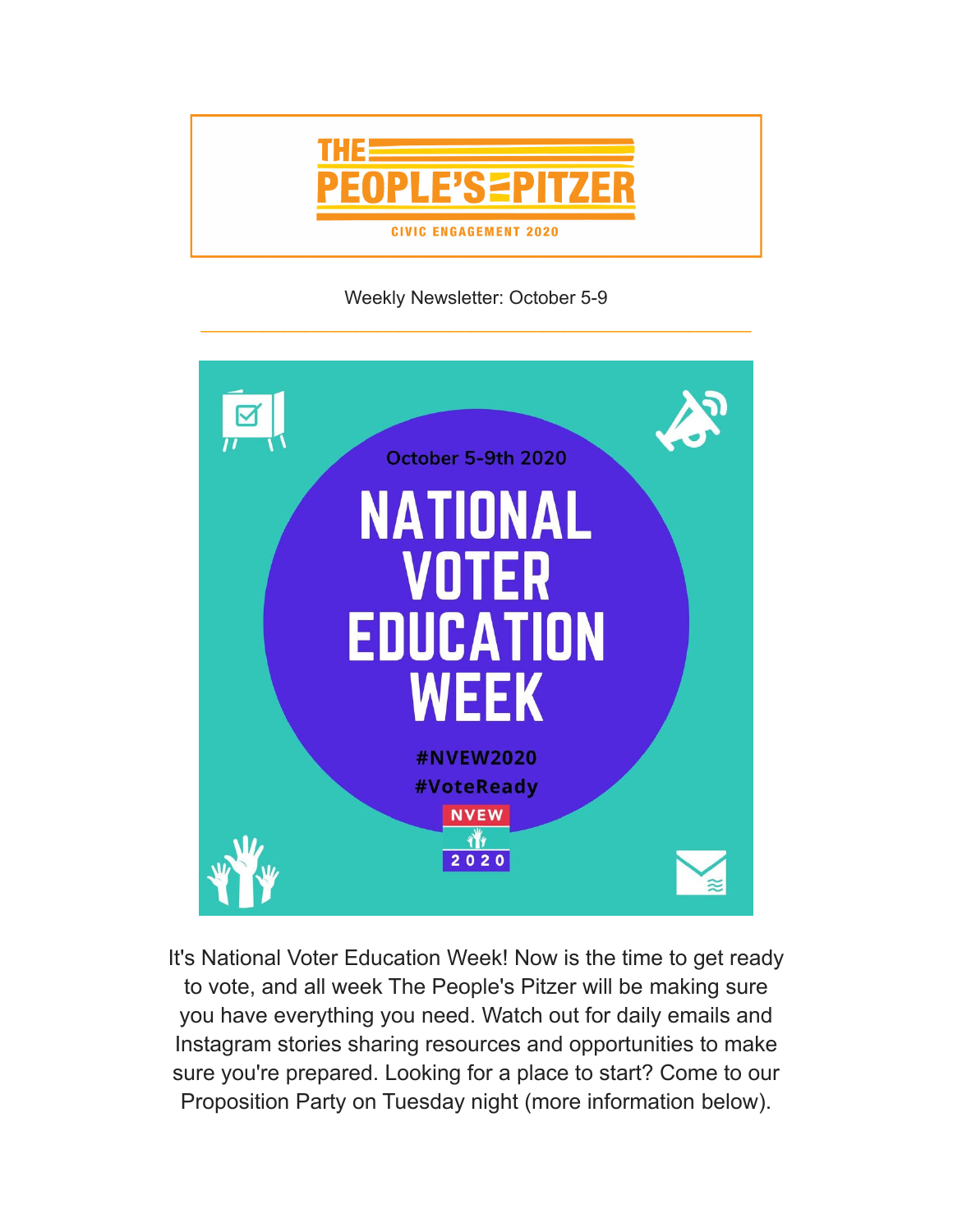## **Mark your Calendars**

\_\_\_\_\_\_\_\_\_\_\_\_\_\_\_\_\_\_\_\_\_\_\_\_\_\_\_\_\_\_\_\_\_\_\_\_\_\_\_\_\_\_\_\_\_\_\_\_\_\_\_\_\_\_\_\_\_\_\_\_\_\_\_\_\_\_\_\_\_

**Oct. 6:** Are you a California voter looking to learn more about the propositions on this year's ballot? Stop by our **Proposition Party**, an informal, student-run discussion explaining and discussing all the measures up for public vote. The Party runs from **4-5pm PDT**.

> Bring your questions, no prior knowledge required. Event Zoom Link: <https://pitzer.zoom.us/j/7865504782>

**Oct. 7:** Vice Presidential Candidates square off this **Wednesday, Oct. 7,** which means it's time for our second **Debate Live Chat!** Join us from **6-8pm PDT** to watch the debate together and to have a brief round-table discussion afterwards. Watch along on your platform of choice and comment throughout via our Zoom call-- no need for cameras to be on! Event Zoom Link: <https://pitzer.zoom.us/j/97293691194>



**Opportunity of the Week**

\_\_\_\_\_\_\_\_\_\_\_\_\_\_\_\_\_\_\_\_\_\_\_\_\_\_\_\_\_\_\_\_\_\_\_\_\_\_\_\_\_\_\_\_\_\_\_\_\_\_\_\_\_\_\_\_\_\_\_\_\_\_\_\_\_\_\_\_\_